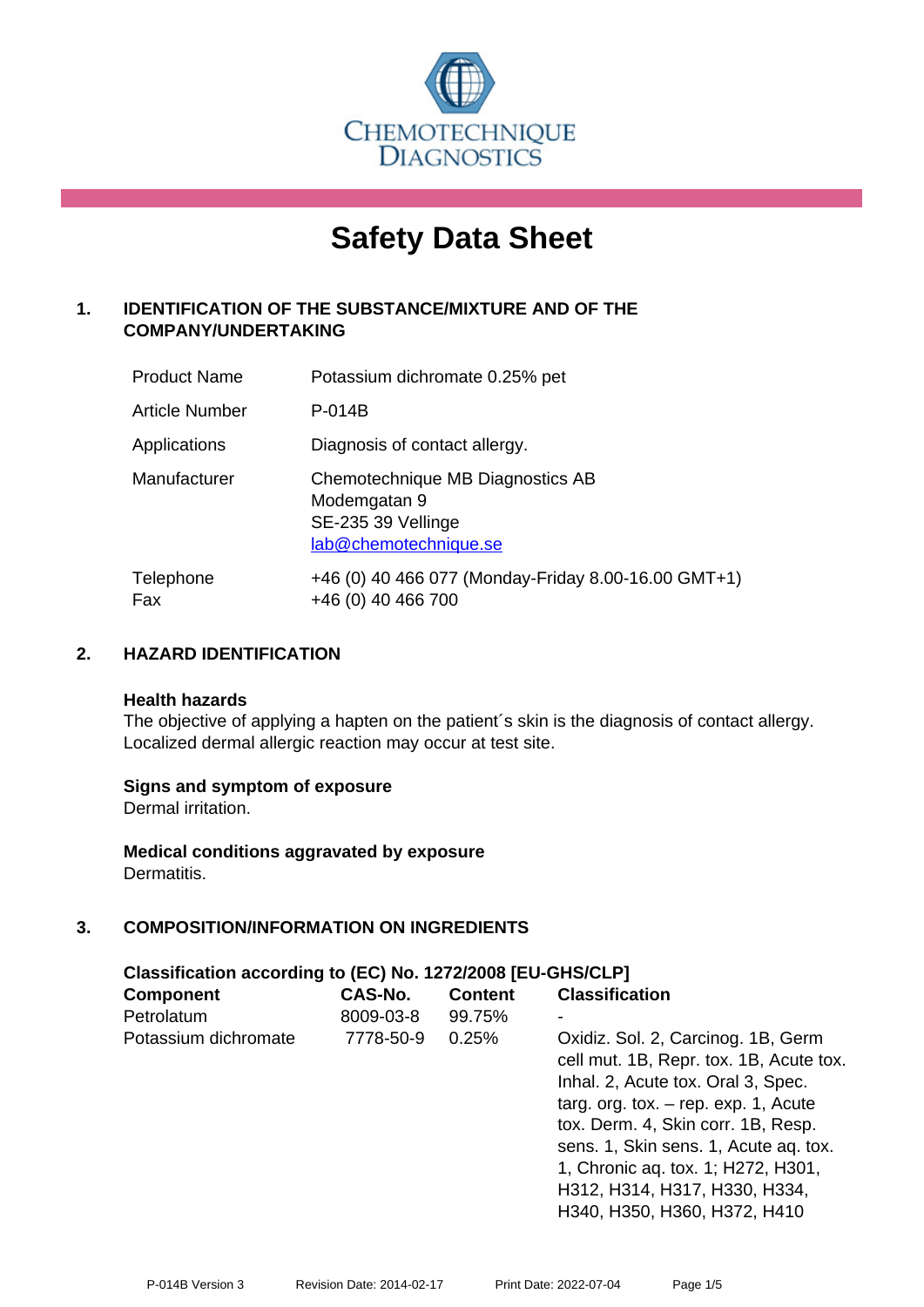# **Classification according to EU Directive 67/548/EEC and 1999/45/EC**

| <b>Component</b>     | CAS-No.          | Content | <b>Classification</b>         |
|----------------------|------------------|---------|-------------------------------|
| Petrolatum           | 8009-03-8 99.75% |         | $\blacksquare$                |
| Potassium dichromate | 7778-50-9 0.25%  |         | O, T+, N; R45/46, R60/61 R21, |

R25/26, R48/23, R8, R34, R42/43, R50/53

# **4. FIRST AID MEASURES**

# **Emergency and first aid procedures** Obtain medical attention.

# **5. FIRE-FIGHTING MEASURES\***

#### **Suitable extinguish media**

CO2, powder or water spray. Fight larger fires with water spray or alcohol resistant foam.

# **For safety reasons unsuitable extinguishing agents**

Water with full jet.

# **Special protective equipment for fire-fighters**

Wear self-contained respiratory protective device. Wear fully protective suit.

\*Data is shown for petrolatum only

# **6. ACCIDENTAL RELEASES MEASURES**

**Steps to be taken if material is released or spilled** Contain and place in a closed container.

# **7. HANDLING AND STORAGE**

**Precautions to be taken in handling and storage** Store dark at 5-8°C. Avoid extended exposure to light. FOR EXTERNAL USE ONLY.

# **8. EXPOSURE CONTROLS/PERSONAL PROTECTION**

**Respiratory protection** Not required.

**Ventilation** Local exhaust.

# **Protective gloves**

Disposal gloves.

**Eye protection** Not required with normal use.

# **Work/Hygienic practices**

Wash hands after each use.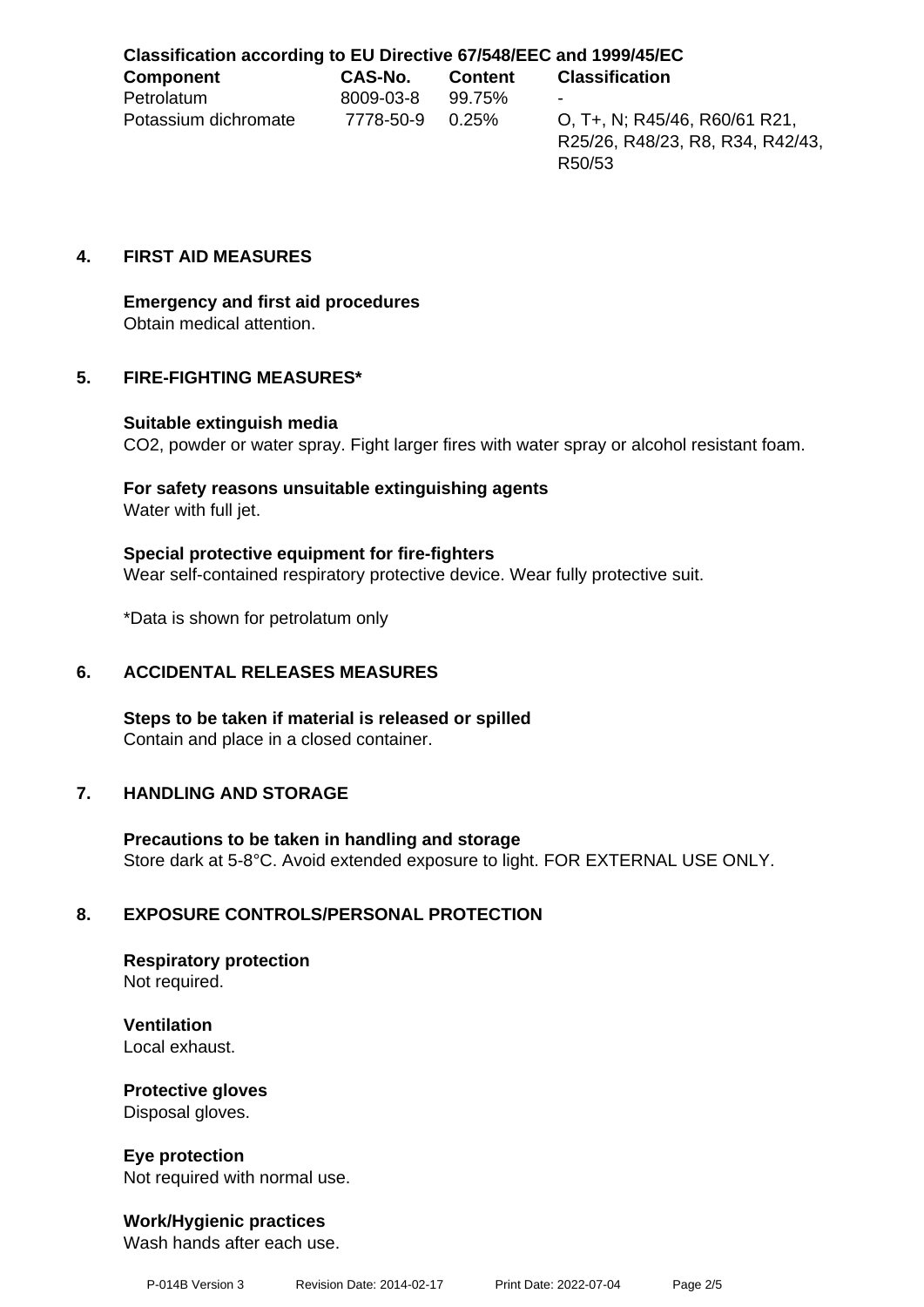# **9. PHYSICAL AND CHEMICAL PROPERTIES**

| Appearance                     | Pale Orange Semi Solid                        |  |  |
|--------------------------------|-----------------------------------------------|--|--|
| Odour                          | <b>Odourless</b>                              |  |  |
| Melting point*                 | $50-55$ °C                                    |  |  |
| Boiling point*                 | No data available                             |  |  |
| Flash point*                   | $>100^{\circ}$ C                              |  |  |
| Self ignition*                 | Product does not self ignite.                 |  |  |
| Danger of explosion*           | Product does not present an explosion hazard. |  |  |
| Density*                       | No data available.                            |  |  |
| Solubility in/Miscibility with | Insoluble                                     |  |  |
| Water*                         |                                               |  |  |

\*Data is shown for petrolatum only

# **10. STABILITY AND REACTIVITY**

**Incompability**

May react with strong oxidizing agents.

**Stability**

Stable at recommended storage conditions.

**Hazardous byproducts** Combustion may generate CO, CO2 and other oxides.

**Hazardous polymerization** Will not occur.

# **11. TOXICOLOGICAL INFORMATION**

No data available.

# **12. ECOLOGICAL INFORMATION**

No data available.

# **13. DISPOSAL CONSIDERATIONS**

**Waste disposal method** Comply with federal, state/provincial and local regulation.

#### **14. TRANSPORT INFORMATION**

Not dangerous goods.

# **15. REGULATORY INFORMATION**

The classification is according to the latest editions of the EU lists, and extended by company and literature data.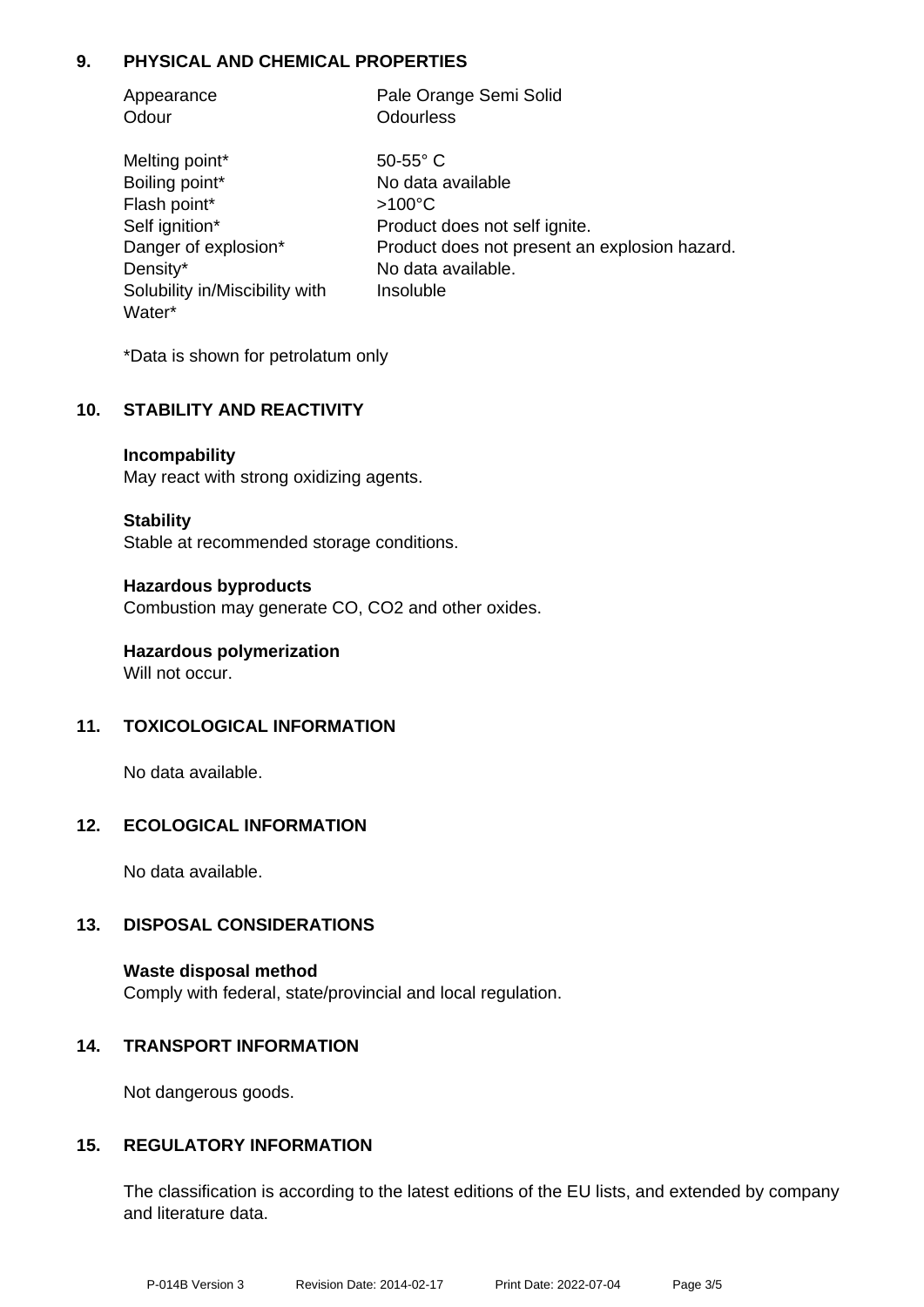# **Text of H-statements and R-phrases mentioned in Section 3**

| Oxidiz. Sol. 2        | Oxidizing solids (Category 2)                                                             |
|-----------------------|-------------------------------------------------------------------------------------------|
| Carcin. 1B            | Carcinogenicity (Category 1B)                                                             |
| Germ cell mutagen. 1B | Germ cell mutagenicity (Category 1B)                                                      |
| Repr. tox.1B          | Reproductive toxicity (Category 1B)                                                       |
| Acute tox. Inhal. 2   | Acute toxicity, Inhalation (Category 2)                                                   |
| Acute tox. Oral 3     | Acute toxicity, Oral (Category 3)                                                         |
|                       | Spec. targ. org. tox. – rep. Specific target organ toxicity - repeated exposure (Category |
| exp. 1                | 1)                                                                                        |
| Acute tox. Derm. 4    | Acute toxicity, Dermal (Category 4)                                                       |
| Skin corr.1B          | Skin corrosion (Category 1B)                                                              |
| Resp. sensit 1        | Respiratory sensitization (Category 1)                                                    |
| Skin sensit. 1        | Skin sensitization (Category 1)                                                           |
| Acute aq. Tox. 1      | Acute aquatic toxicity (Category 1)                                                       |
| Chronic aq. Tox. 1    | Chronic aquatic toxicity (Category 1)                                                     |
| H <sub>272</sub>      | May intensify fire; oxidizer                                                              |
| H301                  | Toxic if swallowed.                                                                       |
| H312                  | Harmful in contact with skin.                                                             |
| H314                  | Causes severe skin burns and eye damage.                                                  |
| H317                  | May cause an allergic skin reaction.                                                      |
| H330                  | Fatal if inhaled.                                                                         |
| H334                  | May cause allergy or asthma symptoms or breathing                                         |
|                       | difficulties if inhaled.                                                                  |
| H340                  | May cause genetic defects.                                                                |
| H350                  | May cause cancer.                                                                         |
| H360                  | May damage fertility or the unborn child.                                                 |
| H372                  | Causes damage to organs through prolonged or repeated                                     |
|                       | exposure.                                                                                 |
| H410                  | Very toxic to aquatic life with long lasting effects.                                     |
| O                     | Oxidizing                                                                                 |
| $T+$                  | <b>Very Toxic</b>                                                                         |
| N                     | Dangerous for the environment                                                             |
| R45                   | May cause cancer.                                                                         |
| R46                   | May cause heritable genetic damage.                                                       |
| R60                   | May impair fertility.                                                                     |
| R61                   | May cause harm to the unborn child.                                                       |
| R <sub>21</sub>       | Harmful in contact with skin.                                                             |
| R <sub>25</sub>       | Toxic if swallowed.                                                                       |
| R <sub>26</sub>       | Very toxic by inhalation.                                                                 |
| R48/23                | Also toxic: danger of serious damage to health by prolonged                               |
|                       | exposure through inhalation.                                                              |
| R <sub>8</sub>        | Contact with combustible material may cause fire.                                         |
| R34                   | Causes burns.                                                                             |
| R42/43                | May cause sensitization by inhalation and skin contact.                                   |
| R50/53                | Very toxic to aquatic organisms, may cause long-term                                      |
|                       | adverse effects in the aquatic environment.                                               |

Pharmaceutical quality of tested hapten is confirmed by Chemotechnique Diagnostics according to validated analytical methods. Hapten passed test according to GMP standards.

Chemotechnique Diagnostics makes no representation as to the comprehensiveness or correctness of the information provided. It is intended only as a guide to a properly trained